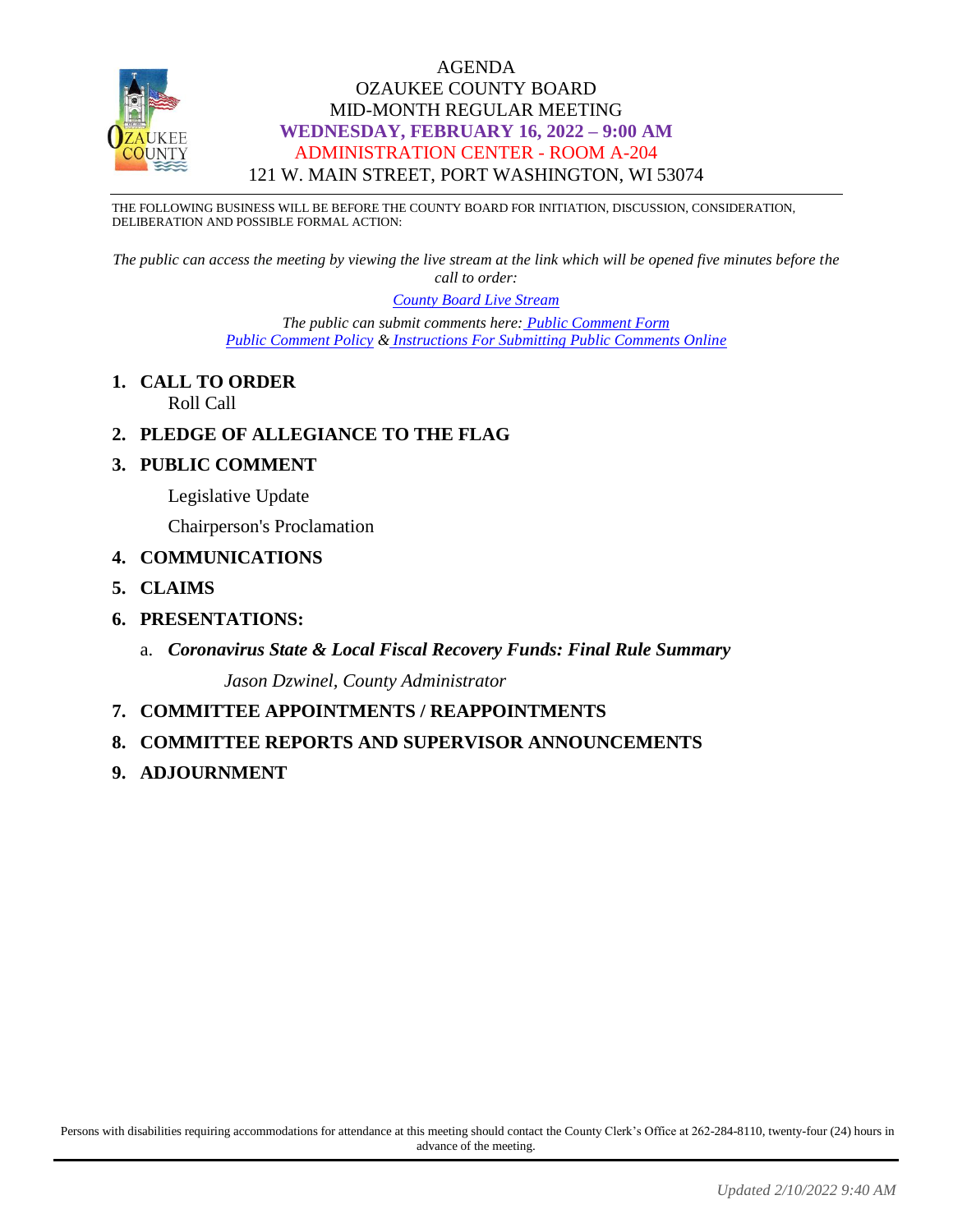## **Ozaukee County Board**

#### **AGENDA INFORMATION SHEET**

| <b>AGENDA DATE:</b> | <b>February 16, 2022</b> |  |
|---------------------|--------------------------|--|
| <b>DEPARTMENT:</b>  | Administrator            |  |
| <b>DIRECTOR:</b>    | <b>Jason Dzwinel</b>     |  |
| <b>PREPARER:</b>    | <b>Jason Dzwinel</b>     |  |
|                     |                          |  |

**Agenda Summary** Coronavirus State & Local Fiscal Recovery Funds: Final Rule Summary

#### **ATTACHMENTS:**

• ARPA Final Rule February 4 2022 (PDF)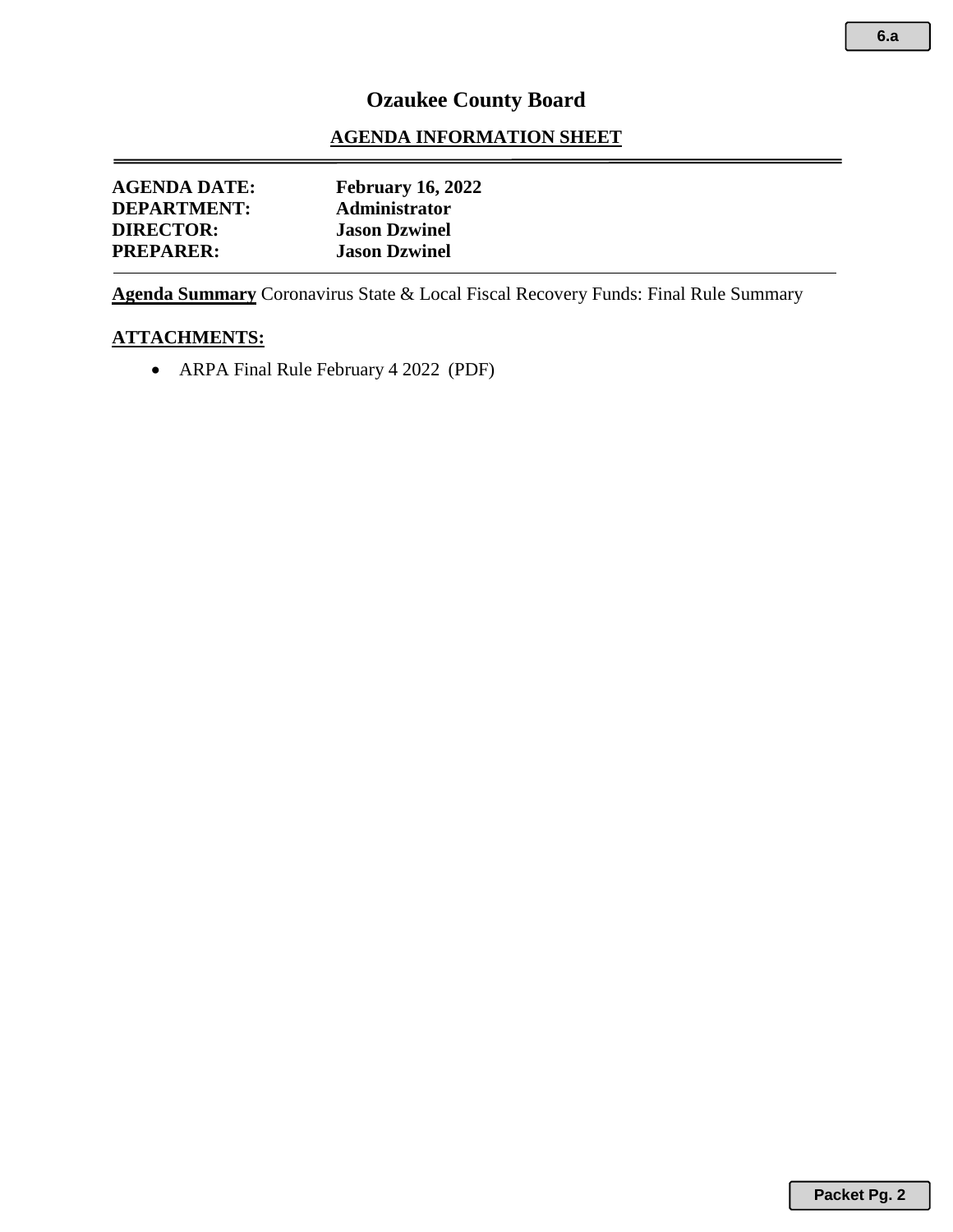22 EAST MIFFLIN STREET, SUITE 900 MADISON, WI 53703 TOLL FREE: 1.866.404.2700 PHONE: 608.663.7188 FAX: 608.663.7189 www.wicounties.org

## **CORONAVIRUS STATE & LOCAL FISCAL RECOVERY FUNDS: FINAL RULE SUMMARY** *February 4, 2022*

*The Wisconsin Counties Association (WCA) and its general counsel, Attolles Law, s.c., have received many questions surrounding ARPA, interpretation of its terms, and its impact on counties. Below, please find comprehensive final guidance for counties regarding the implementation of the Local Fiscal Recovery Fund, as prepared by WCA general counsel. For additional questions, please contact Attolles*  Law, s.c. President & CEO Andrew Phillips at *aphillips@attolles.com.* 

*County officials are encouraged to review this guidance carefully with corporation counsel to ensure appropriate interpretation and otherwise assess the impact of any local rules, policies, and regulations.*

On January 6, 2022, The U.S. Department of the Treasury (Treasury) adopted a Final Rule implementing the Coronavirus Fiscal Recovery Funds (FRF). As a part of the American Rescue Plan Act ("ARPA"), the FRF delivers \$350 billion to state, local, and Tribal governments across the country to support their response to and recovery from the COVID-19 public health emergency.

On August 11, 2021 we issued a guidance memorandum providing an overview of the Interim Final Rule. Now that the Final Rule has been published, this update will provide a summary of its most salient provisions, as well as highlighting any changes from the Interim Final Rule.

## **Recipients of FRF must comply with the Final Rule beginning on its effective date of April 1, 2022.**

Counties can choose to either use funds according to the Interim Final Rule or the Final Rule until April 1. After that date, the Final Rule must be followed. Recipients may continue to obligate and expend funds in a manner consistent with the Interim Final Rule before April 1, 2022 or obligate and expend funds in a manner consistent with the Final Rule. Treasury will not enforce the Interim Final Rule to the extent that the recipient changes its planned uses of FRF funds in a manner consistent with the Final Rule.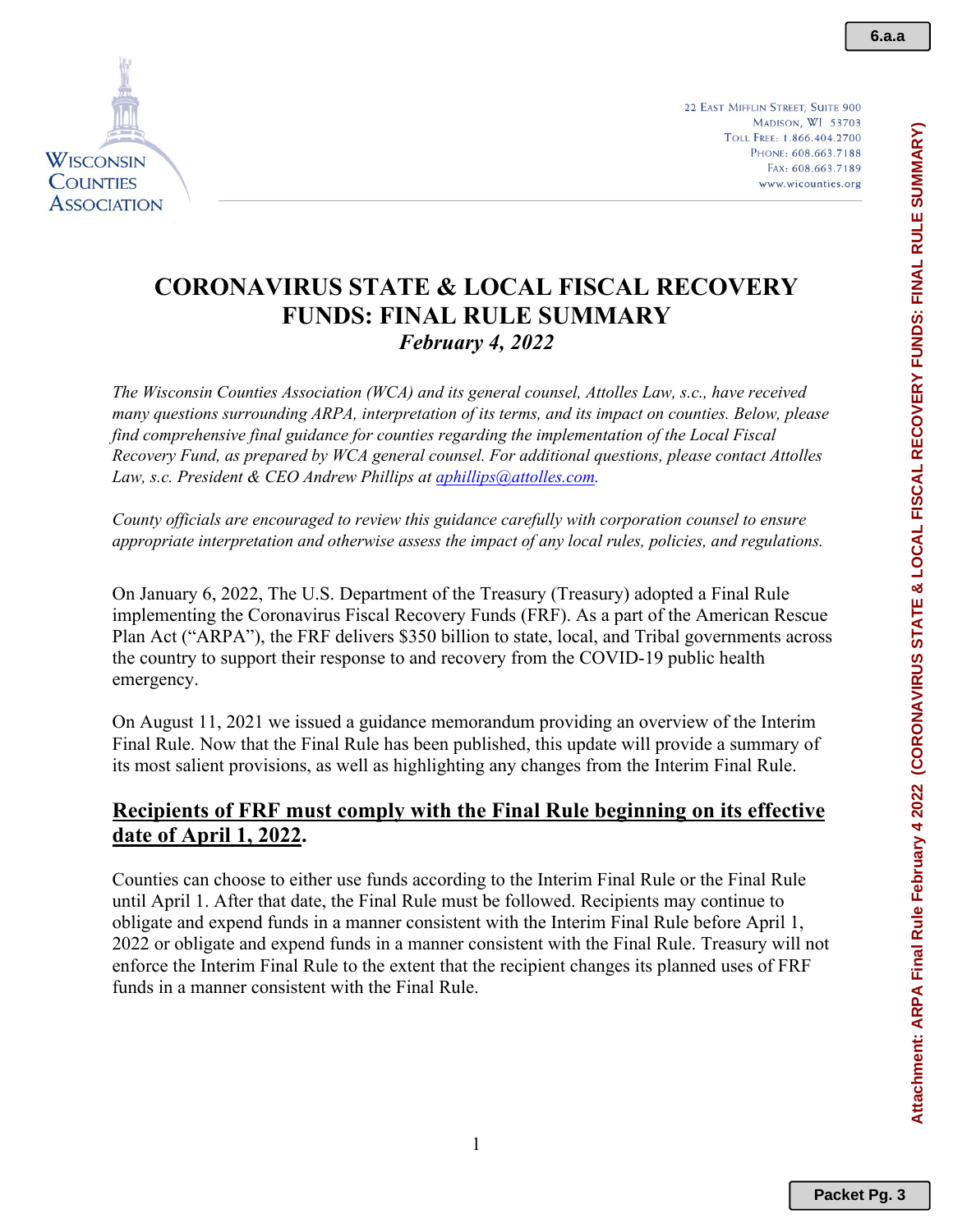# **ELIGIBLE USES**

As under the Interim Final Rule, the FRF funds may be used for the following eligible use categories:

- 1. Replace lost Public Sector Revenue
- 2. Support the COVID-19 Public Health and Economic Response
- 3. Premium Pay for eligible workers performing Essential Work
- 4. Investment in water, sewer, and broadband services

# **SUMMARY OF MAJOR CHANGES**

While the same basic expenditure categories carry over to the Final Rule, the Final Rule expands and simplifies the administration of these categories, as summarized below:

## **1. Revenue Loss**

a. Allows recipients to choose between a standard allowance for revenue loss of \$10 million and completing a full revenue loss calculation. Under the Interim Final Rule, the full revenue loss calculation was the only option for this category.

## **2. Public Health and Negative Impacts**

- a. Expands use of funds for capital expenditures that support an eligible COVID-19 public health or economic response.
- b. Expands the set of households and communities that are "impacted" or "disproportionately impacted" by the pandemic without requiring additional analysis.
- c. Provides broader set of eligible uses for eligible communities including affordable housing, childcare, early learning services, community development and neighborhood revitalization.
- d. Expands the set of eligible uses to restore and support government employment including, hiring above pre-pandemic baseline, providing funds to employees that experience pay cuts or furloughs, avoiding layoffs, and providing retention incentives.

## **3. Premium Pay**

e. Broadens the share of essential workers who can receive premium pay without a written justification.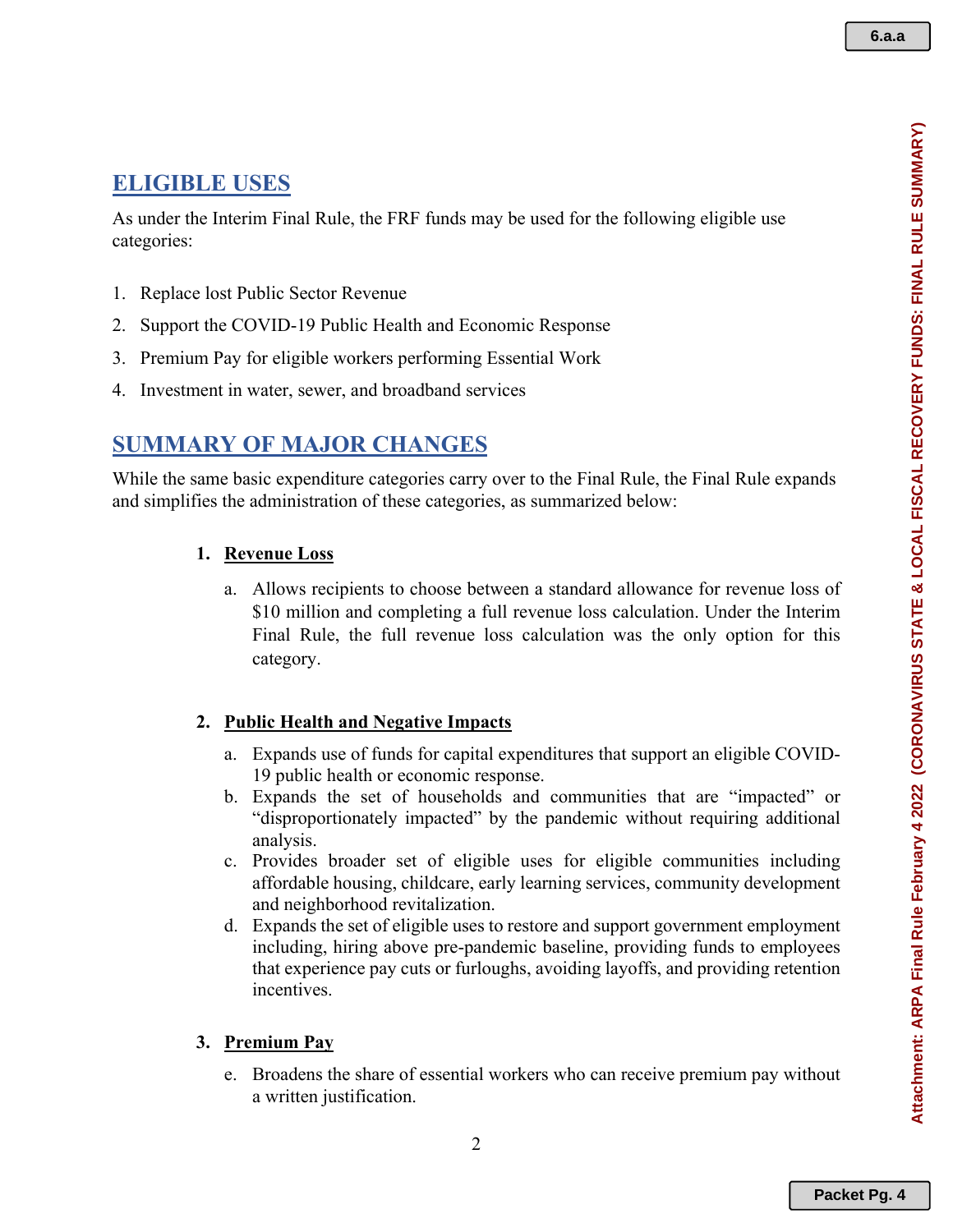#### **4. Water, Sewer, and Broadband Infrastructure**

- f. Broadens eligible broadband infrastructure investments to address challenges with broadband access, affordability and reliability.
- g. Adds eligible water and sewer infrastructure investments, including a broad range of lead remediation and stormwater management projects.

### **PROHIBITED USES**

Before analyzing the main categories of eligible uses, it is instructive to first understand the prohibited uses of ARPA funds under the Final Rule.

Among other prohibited uses, the Final Rule maintains the restriction on the use of funds for debt service or reserve replenishment and clarifies that this restriction applies to all eligible use categories. Second, satisfaction of any obligation arising under or pursuant to a settlement agreement, judgment, consent decree, or judicially confirmed debt restructuring in a judicial, administrative, or regulatory proceeding would not be an eligible use of funds to respond to the public health and negative economic impacts of the pandemic or as a government service provided under the revenue loss eligible use category. Third, while deposits into pension funds remain generally prohibited, Treasury has offered the following guidance regarding certain nuances related to pension contributions as a part of the standard payroll obligation:

> *To be an eligible use of SLFRF funds, a use must 1) be eligible under one of the eligible use categories and 2) not contravene any of the applicable restrictions on uses of funds. Some pension contributions may be eligible because they both fit within an eligible use category and do not contravene the restriction on deposits into pension funds (i.e., they are not an extraordinary payment of an accrued, unfunded liability). For example, payroll and covered benefits for public health and safety staff responding to COVID-19 are an eligible use of funds to respond to the public health and negative economic impacts of the pandemic; routine pension contributions as part of an employee's regular covered benefits are permissible under that eligible use category.*

Finally, pursuant to the Final Rule, recipients may not use funds for a program that undermines practices included in the CDC's guidelines and recommendations for stopping the spread of COVID-19. This includes programs that impose a condition to discourage compliance with practices in line with CDC guidance (*e.g*., paying off fines to businesses incurred for violation of COVID-19 vaccination or safety requirements), as well as programs that require households, businesses, nonprofits, or other entities not to use practices in line with CDC guidance as a condition of receiving funds (*e.g*., requiring that businesses abstain from requiring mask use or employee vaccination as a condition of receiving SLFRF funds).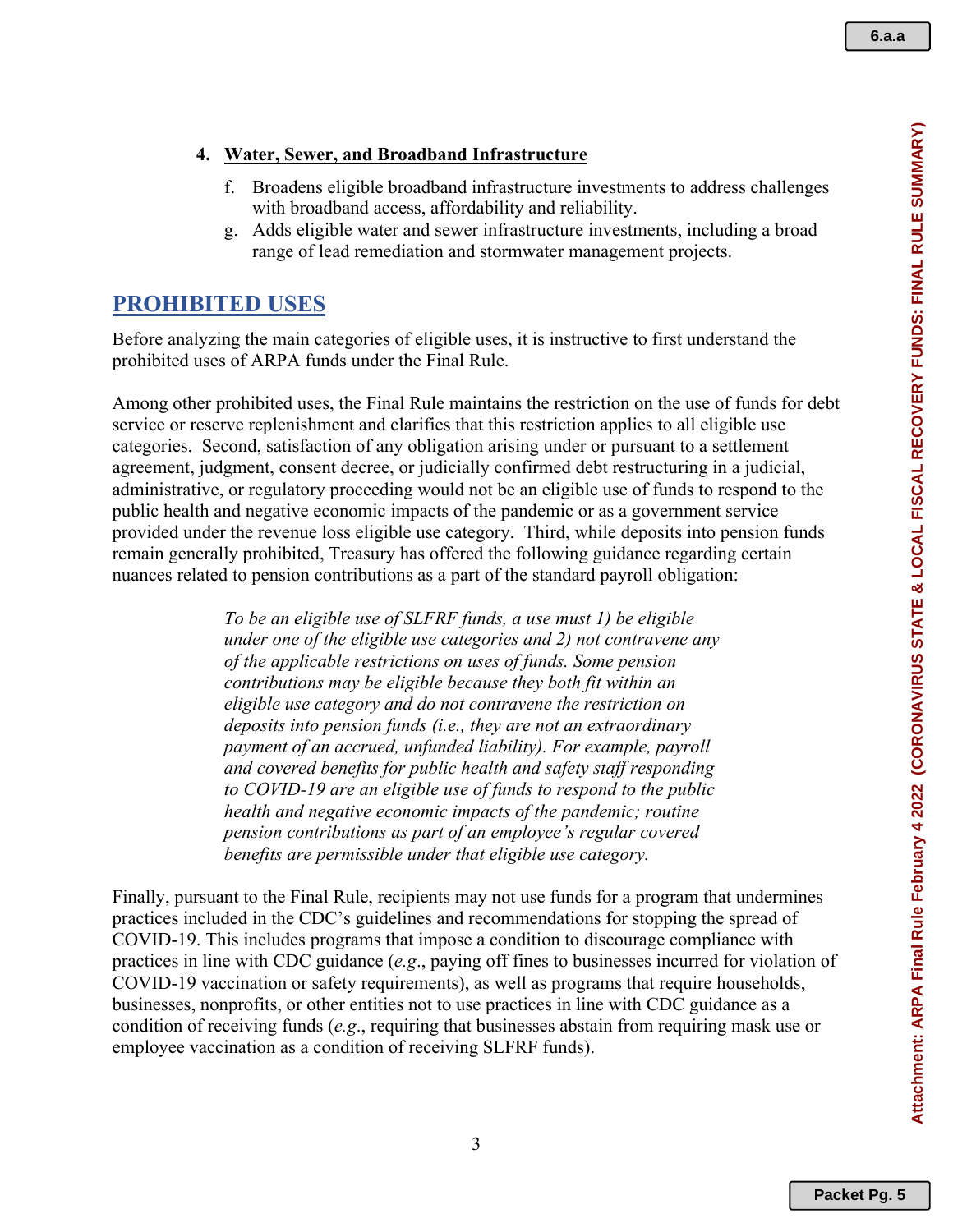# **REPLACING LOST PUBLIC SECTOR REVENUE**

Under the Final Rule, recipients will now have two options for how to determine their amount of revenue loss. Recipients must carefully evaluate which option to select, as it cannot thereafter be changed. Please note that the method of calculating revenue loss has been changed from the method in the Interim Final Rule, and these changes are explained below in Section 2.

## **1. "Standard Allowance" of \$10 million**

- a. Under this option, Treasury presumes that up to \$10 million in revenue has been lost due to the public health emergency.
- b. Recipients are permitted to use up to \$10 million (not to exceed the award amount) to fund "government services." Selecting this option will not increase or decrease a recipient's total allocation.
- c. Selecting this allowance is in lieu of calculating the lost revenue, as described below in item 2.

## **2. Calculate Actual Revenue Loss**

- a. Recipients calculate revenue loss at four distinct points in time, either at the end of each calendar year (e.g., December 31 for years 2020, 2021, 2022, and 2023) or the end of each fiscal year of the recipient. Recipients can choose whether to use calendar or fiscal year dates but must be consistent throughout the period of performance.
- b. To calculate revenue loss at each of the listed dates, recipient must follow a four-step process:

i. Calculate revenues collected in the most recent full fiscal year prior to the public health emergency (i.e., last full fiscal year before January 27, 2020), called the base year revenue.

ii. Estimate counterfactual revenue, which is equal to the following formula, where "n" is the number of months elapsed since the end of the base year to the calculation date:

## *base year revenue*  $\times$  (1 + *growth adjustment*) $\wedge$ (n/12)

The growth adjustment is the greater of either a standard growth rate (4.2% under the Interim Final Rule but 5.2% under the Final Rule) or the recipient's average annual revenue growth in the last full three fiscal years prior to the COVID-19 public health emergency.

iii. Identify actual revenue, which equals revenues collected over the twelve months immediately preceding the calculation date.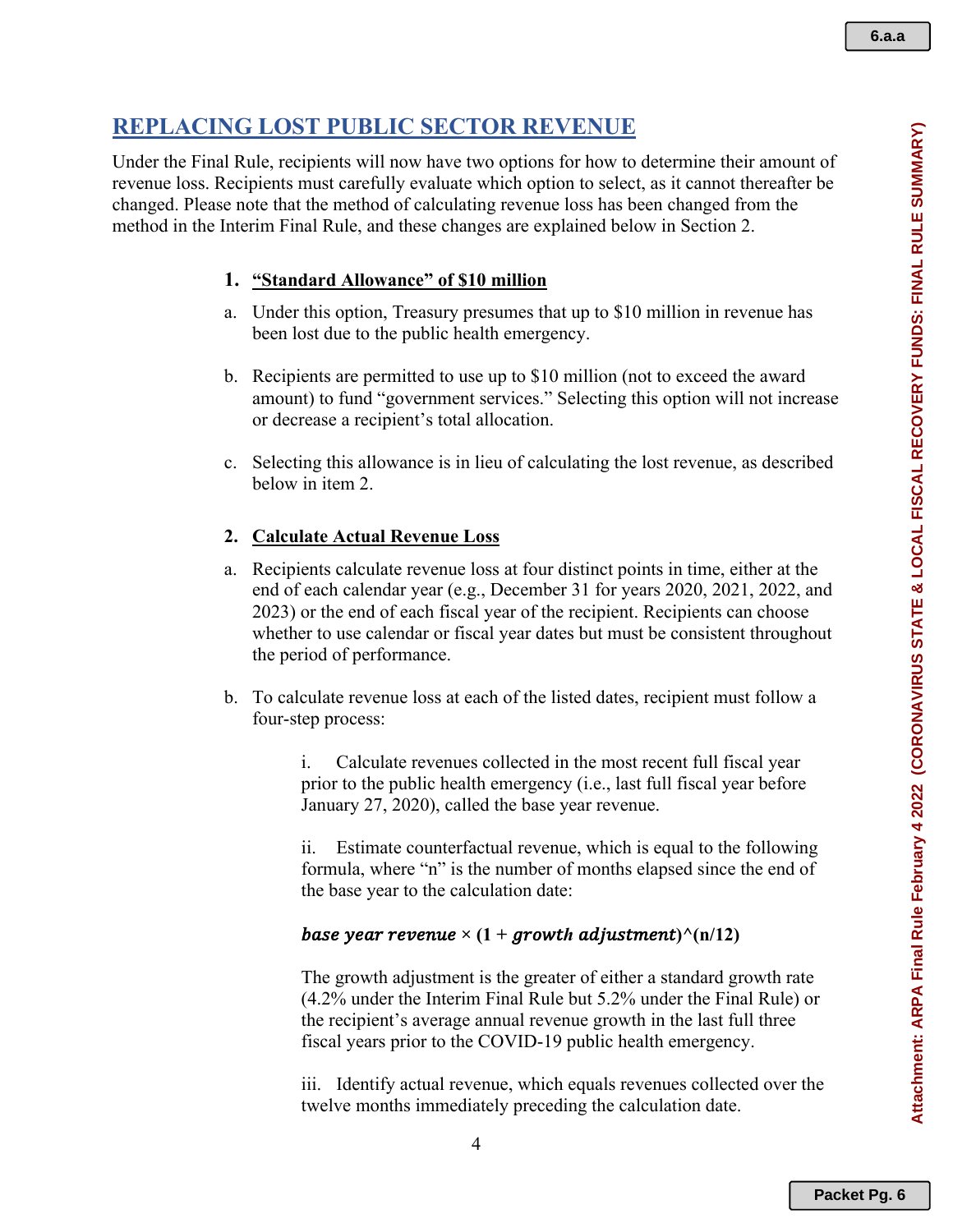**6.a.a**

Under the Final Rule, recipients must adjust actual revenue totals for the effect of tax cuts and tax increases that are adopted after the date of adoption of the Final Rule (January 6, 2022). Specifically, the estimated fiscal impact of tax cuts and tax increases adopted after January 6, 2022, must be added or subtracted to the calculation of actual revenue for purposes of calculation dates that occur on or after April 1, 2022.

Recipients may subtract from their calculation of actual revenue the effect of tax increases enacted between the beginning of the public health emergency and the adoption of the Final Rule. Note that recipients that elect to remove the effect of tax increases enacted before the adoption of the Final Rule must also remove the effect of tax decreases enacted before the adoption of the Final Rule, such that they are accurately removing the effect of tax policy changes on revenue.

iv. Revenue loss for the calculation date is equal to counterfactual revenue minus actual revenue (adjusted for tax changes) for the twelvemonth period. If actual revenue exceeds counterfactual revenue, the loss is set to zero for that twelve-month period. Revenue loss for the period of performance is the sum of the revenue loss for each calculation date.

Whether a recipient uses the standard allowance or the actual revenue loss method, recipients can use funds on government services up to the revenue loss amount. Government services generally include any service provided by the government. Common examples include:

- a. Construction of schools and hospitals
- b. Road building and maintenance, and other infrastructure
- c. Health services
- d. General government administration, staff, and administrative facilities
- e. Environmental remediation
- f. Provision of police, fire, and other public safety services (including purchase of fire trucks and police vehicles)

# **RESPONDING TO PUBLIC HEALTH AND ECONOMIC IMPACTS OF COVID-19**

This eligible use category is organized around the types of assistance a recipient may provide and includes several sub-categories:

- 1. Public health,
- 2. Assistance to households,
- 3. Assistance to small businesses,
- 4. Assistance to nonprofits,
- 5. Aid to impacted industries, and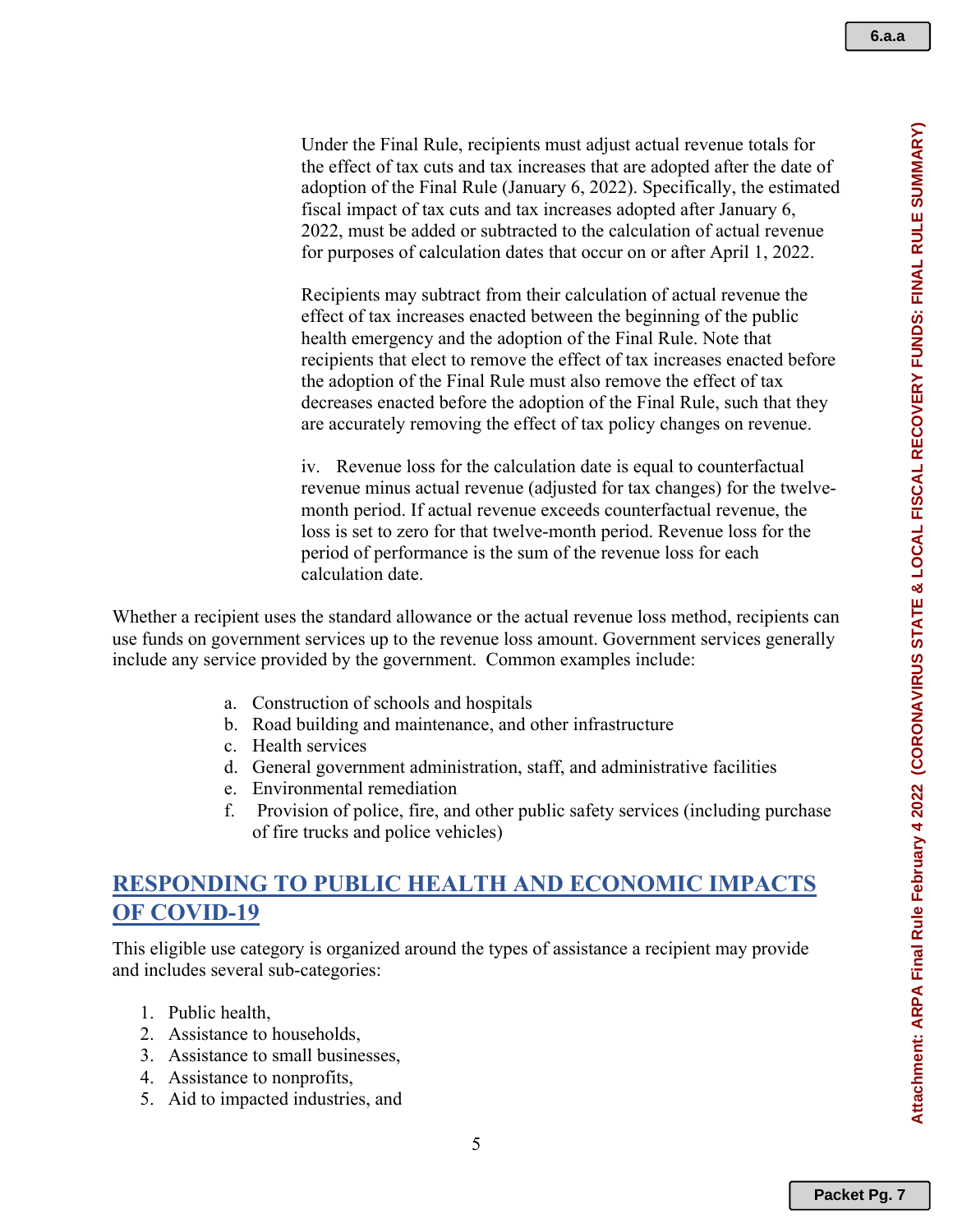6. Public sector capacity.

In general, to identify eligible uses of funds in this category, recipients should: (1) identify a COVID-19 public health or economic impact on an individual or class (i.e., a group); and (2) design a program that responds to that impact. Responses should be related and reasonably proportional to the harm identified and reasonably designed to benefit those impacted.

#### **1. Responding to the Public Health Emergency**

In the Final Rule, Treasury has identified and enumerated the following expanded list of eligible uses of funds to respond to populations impacted by the COVID-19 Health Emergency:

- a. Covid-19 mitigation and prevention. Enumerated eligible uses include:
	- i. Vaccination programs, including vaccine incentives and vaccine sites
	- ii. Testing programs, equipment, and sites
	- iii. Monitoring, contact tracing & public health surveillance (e.g., monitoring for variants)
	- iv. Public communication efforts
	- v. Public health data systems
	- vi. COVID-19 prevention and treatment equipment, such as ventilators and ambulances
	- vii. Medical and PPE/protective supplies
	- viii. Support for isolation or quarantine
	- ix. Ventilation system installation and improvement
	- x. Technical assistance on mitigation of COVID-19 threats to public health and safety
	- xi. Transportation to reach vaccination or testing sites, or other prevention and mitigation services for vulnerable populations
	- xii. Support for prevention, mitigation, or other services in congregate living facilities, public facilities, and schools
	- xiii. Support for prevention and mitigation strategies in small businesses, nonprofits, and impacted industries
	- xiv. Medical facilities generally dedicated to COVID-19 treatment and mitigation (e.g., ICUs, emergency rooms)
	- xv. Temporary medical facilities and other measures to increase COVID-19 treatment capacity
	- xvi. Emergency operations centers & emergency response equipment (e.g., emergency response radio systems)
	- xvii. Public telemedicine capabilities for COVID-19 related treatment
- b. Medical Expenses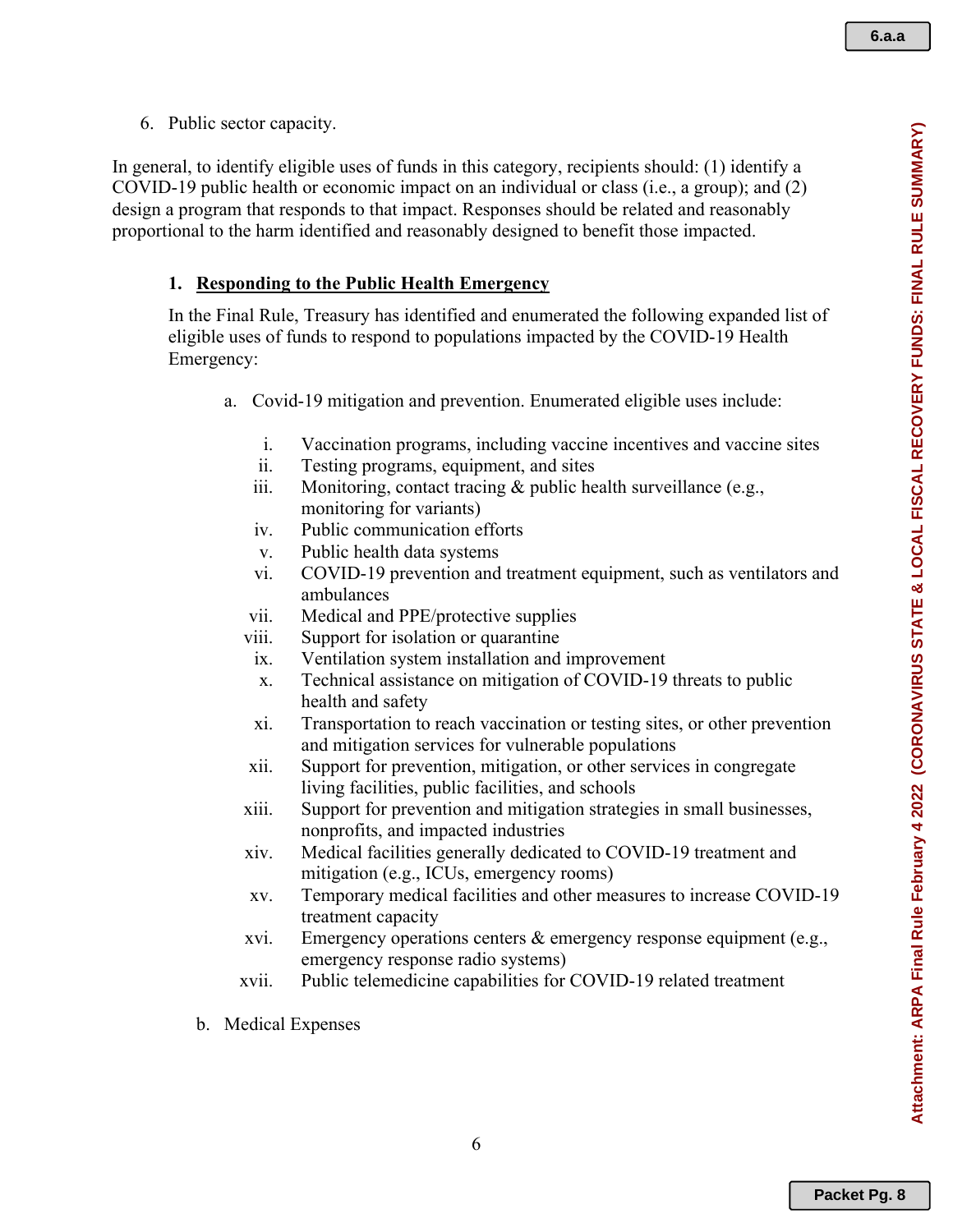- i. Unreimbursed expenses for medical care for COVID-19 testing or treatment, such as uncompensated care costs for medical providers or out-of-pocket costs for individuals
- ii. Paid family and medical leave for public employees to enable compliance with COVID-19 public health precautions
- iii. Emergency medical response expenses
- iv. Treatment of long-term symptoms or effects of COVID-19
- c. Behavior Health Care
	- i. Prevention, outpatient treatment, inpatient treatment, crisis care, diversion programs, outreach to individuals not yet engaged in treatment, harm reduction & long-term recovery support
	- ii. Enhanced behavioral health services in schools
	- iii. Services for pregnant women or infants born with neonatal abstinence syndrome
	- iv. Support for equitable access to reduce disparities in access to highquality treatment
	- v. Peer support groups, costs for residence in supportive housing or recovery housing, and the 988 National Suicide Prevention Lifeline or other hotline services
	- vi. Expansion of access to evidence-based services for opioid use disorder prevention, treatment, harm reduction, and recovery
	- vii. Behavioral health facilities  $\&$  equipment
- d. Preventing and Responding to Violence
	- i. Referrals to trauma recovery services for victims of crime
	- ii. Community violence intervention programs, including:
		- 1. Evidence-based practices like focused deterrence, with wraparound services such as behavioral therapy, trauma recovery, job training, education, housing and relocation services, and financial assistance
	- iii. In communities experiencing increased gun violence due to the pandemic:
		- 1. Law enforcement officers focused on advancing community policing
		- 2. Enforcement efforts to reduce gun violence, including prosecution
		- 3. Technology & equipment to support law enforcement response

## **2. Responding to Negative Economic Impacts**

To simplify administration of the program, the Final Rule presumes certain populations were "impacted" and "disproportionately impacted" by the pandemic and enumerates a list of eligible uses. Recipients are also able to identify other pandemic impacts, impacted or disproportionately impacted populations or classes, and responses.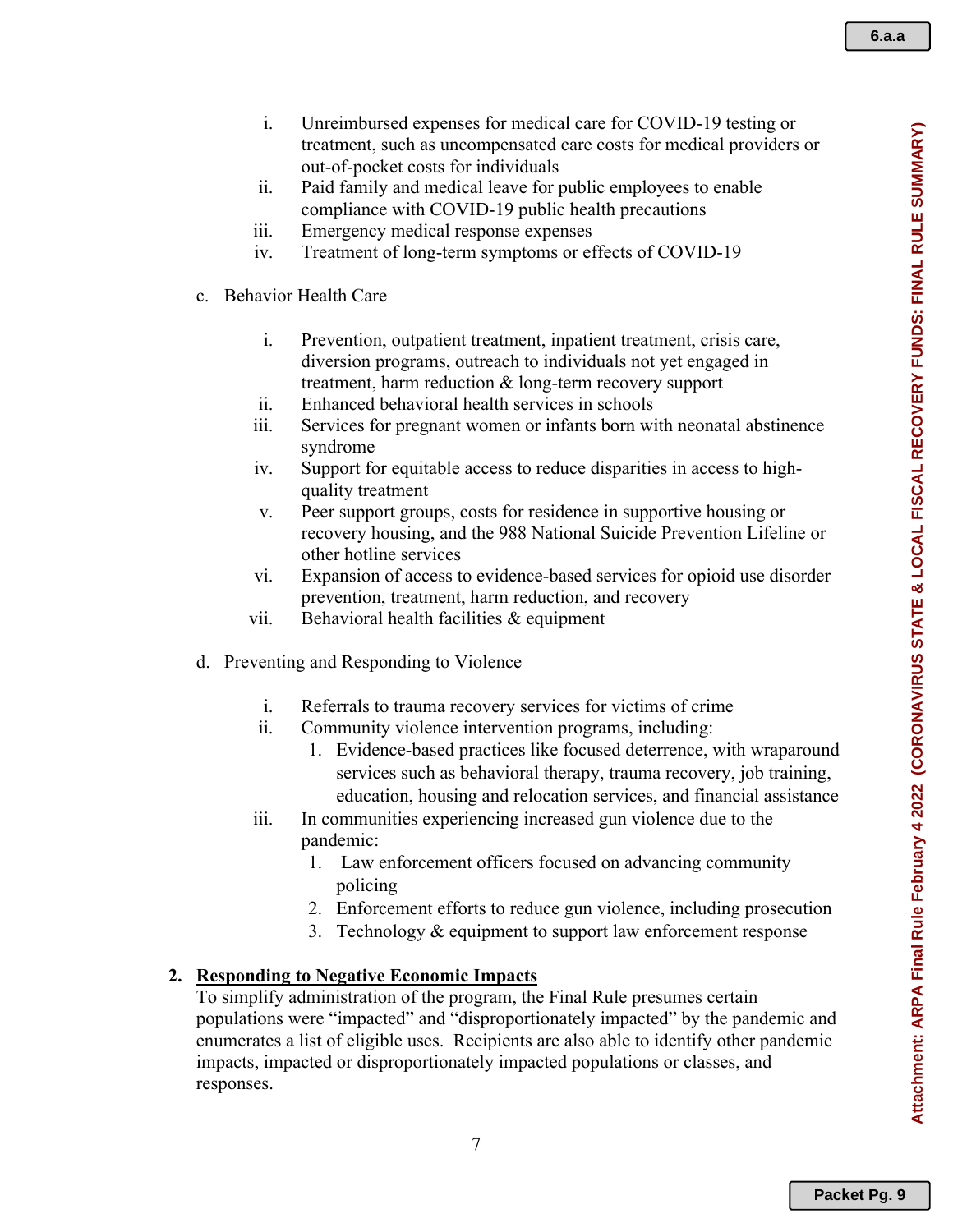- a. Assistance to Households and Communities
	- i. Treasury presumes the following are impacted by the pandemic:
		- 1. Low- or-moderate income households or communities<sup>1</sup>
		- 2. Households that experienced unemployment
		- 3. Households that experience increased food or housing insecurity
		- 4. Households that qualify for the Children's Health Insurance Program, Childcare Subsidies through the Child Care Development Fund (CCDF) Program, or Medicaid
		- 5. When providing affordable housing programs: households that qualify for the National Housing Trust Fund and Home Investment Partnerships Program
		- 6. When providing services to address lost instructional time in K-12 schools: any student that lost access to in-person instruction for a significant period of time
	- ii. Treasury recognizes the following enumerated projects to respond to those impacted by the pandemic:
		- 1. Food assistance & food banks
		- 2. Emergency housing assistance: rental assistance, mortgage assistance, utility assistance, assistance paying delinquent property taxes, counseling and legal aid to prevent eviction and homelessness & emergency programs or services for homeless individuals, including temporary residences for people experiencing homelessness
		- 3. Health insurance coverage expansion
		- 4. Benefits for surviving family members of individuals who have died from COVID-19
		- 5. Assistance to individuals who want and are available for work, including job training, public jobs programs and fairs, support for childcare and transportation to and from a jobsite or interview, incentives for newly employed workers, subsidized employment, grants to hire underserved workers, assistance to unemployed individuals to start small businesses  $\&$  development of job and workforce training centers
		- 6. Financial services for the unbanked and underbanked
		- 7. Burials, home repair & home weatherization
		- 8. Programs, devices & equipment for internet access and digital literacy, including subsidies for costs of access

<sup>&</sup>lt;sup>1</sup> The income limit for 300 percent of the Federal Poverty Guidelines for a household of three is \$65,880 per year. Recipients can always presume that a household earning below this level, or a community with median income below this level, is impacted by the pandemic and eligible for services.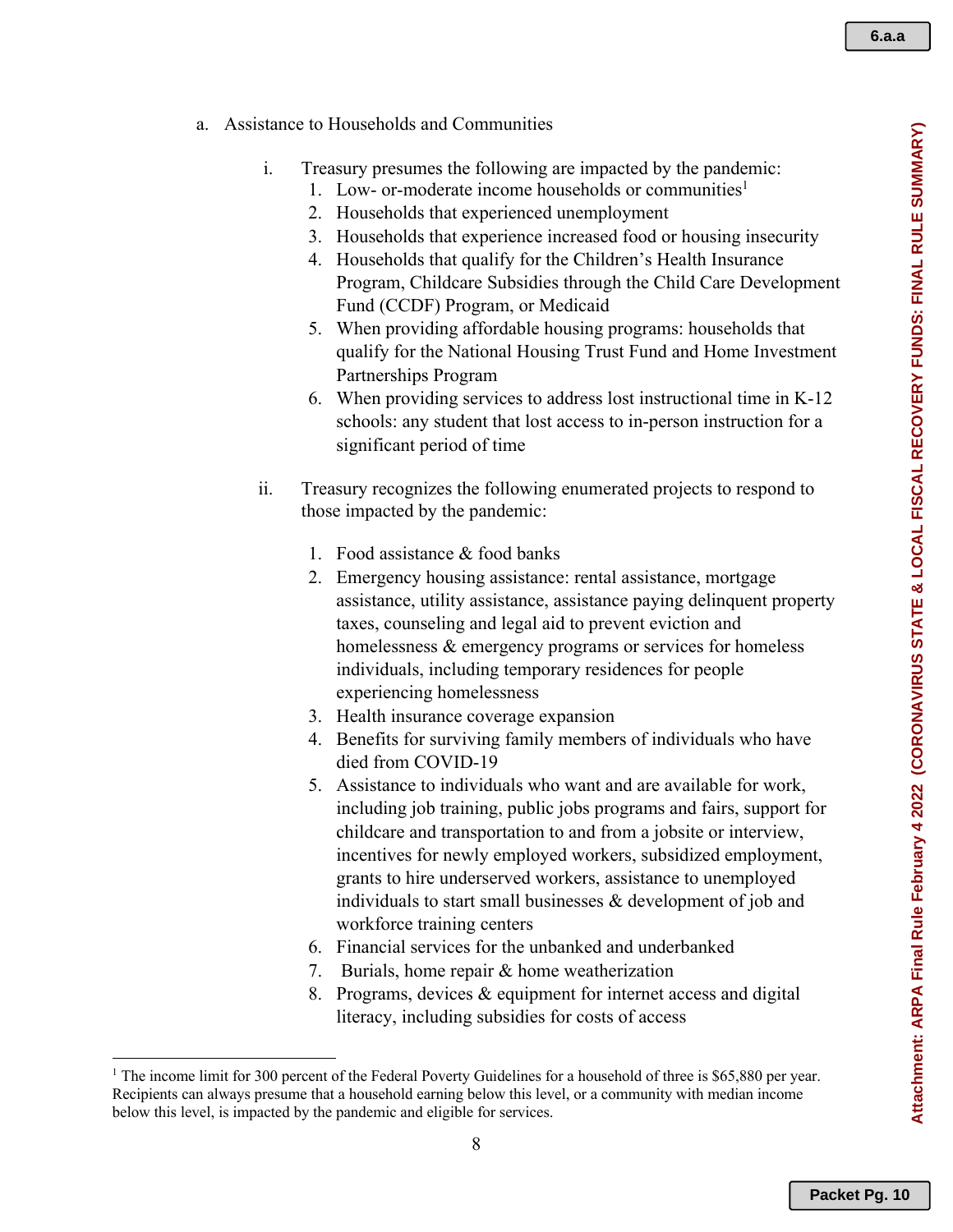- 9. Cash assistance
- 10. Paid sick, medical, and family leave programs
- 11. Assistance in accessing and applying for public benefits or services
- 12. Childcare and early learning services, home visiting programs, services for child welfare involved families and foster youth & childcare facilities
- 13. Assistance to address the impact of learning loss for K-12 students (e.g., high-quality tutoring, differentiated instruction)
- 14. Programs or services to support long-term housing security: including development of affordable housing and permanent supportive housing
- 15. Certain contributions to an Unemployment Insurance Trust Fund
- iii. Treasury presumes the following households and communities are disproportionately impacted by the pandemic:
	- 1. Low -income households and communities
	- 2. Households residing in Qualified Census Tracts
	- 3. Households that qualify for certain federal benefits
	- 4. Households receiving services provided by Tribal governments
	- 5. Households residing in the U.S. territories or receiving services from these governments
- iv. Treasury recognizes the following enumerated projects to respond to those disproportionately impacted by the pandemic:
	- 1. Pay for community health workers to help households access health & social services
	- 2. Remediation of lead paint or other lead hazards
	- 3. Primary care clinics, hospitals, integration of health services into other settings, and other investments in medical equipment & facilities designed to address health disparities
	- 4. Housing vouchers & assistance relocating to neighborhoods with higher economic opportunity
	- 5. Investments in neighborhoods to promote improved health outcomes
	- 6. Improvements to vacant and abandoned properties, including rehabilitation or maintenance, renovation, removal and remediation of environmental contaminants, demolition or deconstruction, greening/vacant lot cleanup & conversion to affordable housing
	- 7. Services to address educational disparities, including assistance to high-poverty school districts & educational and evidence-based services to address student academic, social, emotional, and mental health needs
	- 8. Schools and other educational equipment & facilities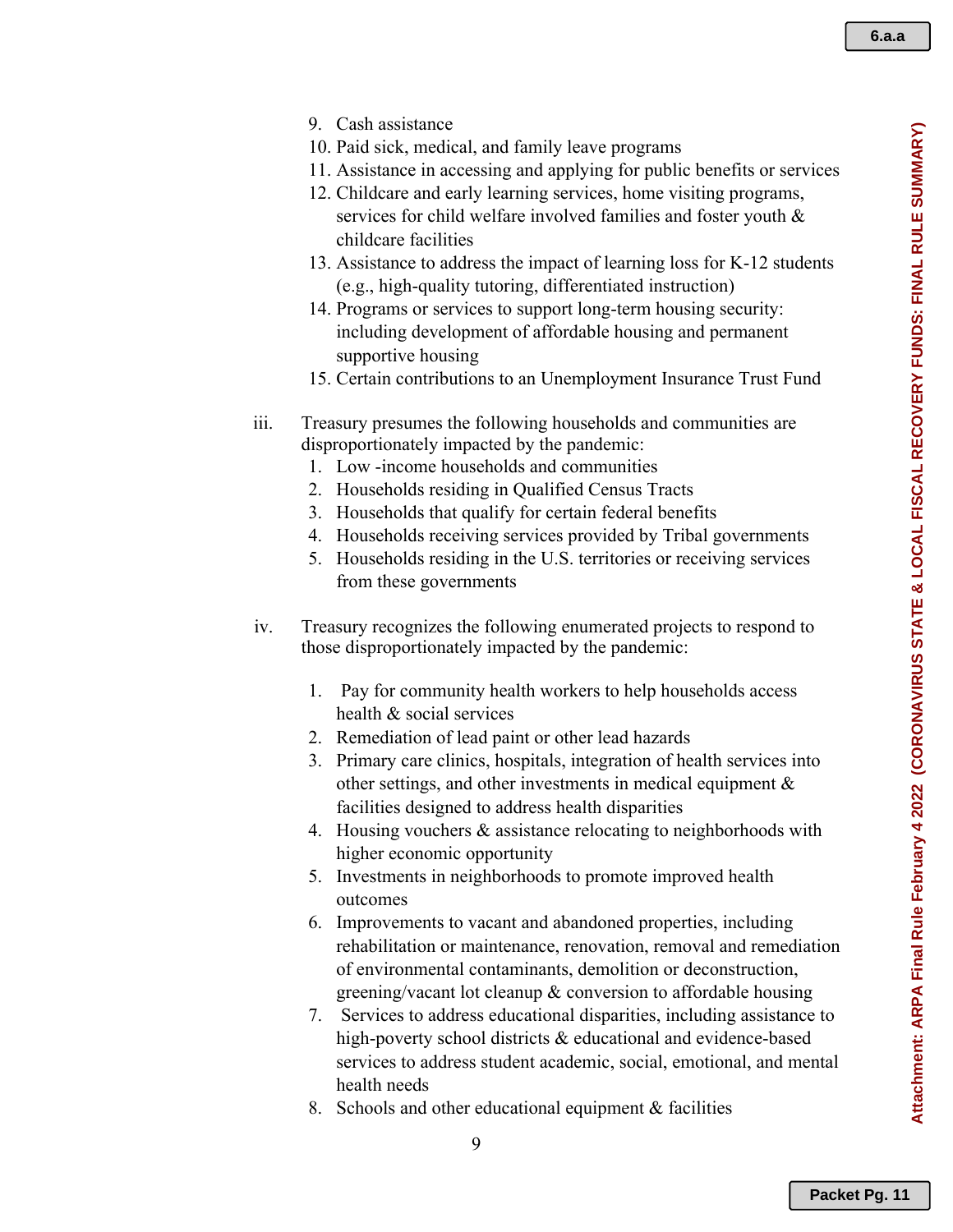#### **3. Public Sector Capacity**

- a. Government Employment and Rehiring Public Sector Staff
	- i. Restoring pre-pandemic employment
		- 1. If the recipient simply wants to hire back employees for prepandemic positions: Recipients may use FRF funds to hire employees for the same positions that existed on January 27, 2020 but that were unfilled or eliminated as of March 3, 2021. Recipients may use FRF funds to cover payroll and covered benefits for such positions through the period of performance.
		- 2. If the recipient wants to hire above the pre-pandemic baseline and/or would like to have flexibility in positions: Recipients may use FRF funds to pay for payroll and covered benefits associated with the recipient increasing its number of budgeted FTEs up to 7.5 percent above its pre-pandemic baseline. Specifically, recipients should undergo the following steps:
			- (a) Supervisor Rodriquez Identify the recipient's budgeted FTE level on January 27, 2020. This includes all budgeted positions, filled and unfilled. This is called the pre-pandemic baseline.
			- (b) Multiply the pre-pandemic baseline by 1.075%. This is called the adjusted pre-pandemic baseline.
			- (c) Identify the recipient's budgeted FTE level on March 3, 2021, which is the beginning of the period of performance for FRF funds. Recipients may, but are not required to, exclude the number of FTEs dedicated to responding to the COVID-19 public health emergency. This is called the actual number of FTEs.
			- (d) Subtract the actual number of FTEs from the adjusted pre-pandemic baseline to calculate the number of FTEs that can be covered by FRF funds. Recipients do not have to hire for the same roles that existed prepandemic
		- 3. Recipients may use FRF funds to cover payroll and covered benefits through the period of performance; these employees must have begun their employment on or after March 3, 2021. Recipients may only use FRF funds for additional FTEs hired over the March 3, 2021 level (i.e., the actual number of FTEs).
	- ii. Supporting and retaining public sector workers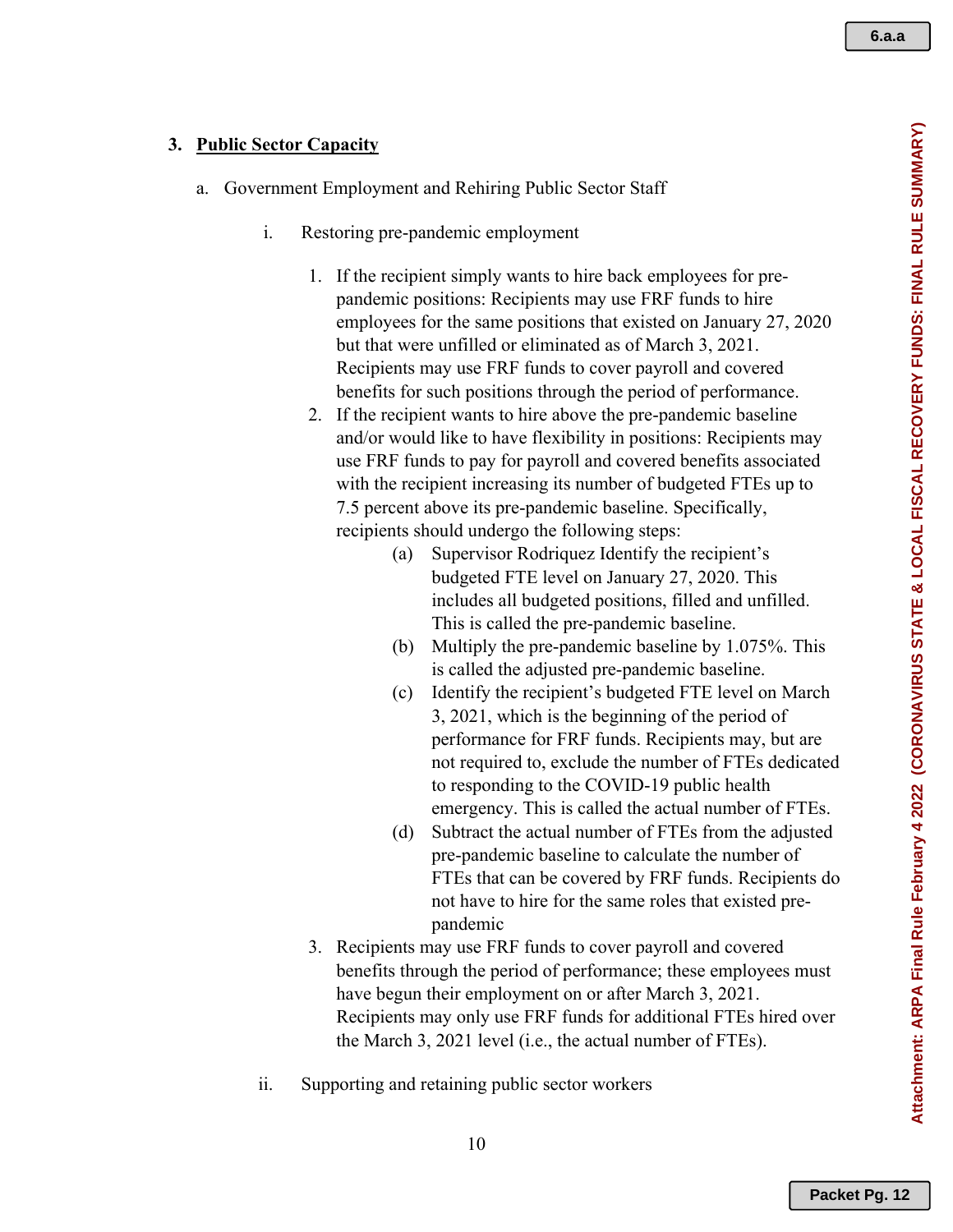Recipients can also use funds to support the public sector in the following ways:

- 1. Providing additional funding for employees who experienced pay reductions or were furloughed since the onset of the pandemic, up to the difference in the employee's pay, taking into account unemployment benefits received.
- 2. Maintaining current compensation levels to prevent layoffs. FRF funds may be used to maintain current compensation levels, with adjustments for inflation, in order to prevent layoffs that would otherwise be necessary.
- 3. Providing worker retention incentives, including reasonable increases in compensation to persuade employees to remain with the employer as compared to other employment options. Retention incentives must be entirely additive to an employee's regular compensation, narrowly tailored to need, and should not exceed incentives traditionally offered by the recipient or compensation that alternative employers may offer to compete for the employees. Treasury presumes that retention incentives that are less than 25 percent of the rate of base pay for an individual employee or 10 percent for a group or category of employees are reasonably proportional to the need to retain employees, as long as other requirements are met.
- iii. Covering Administrative costs associated with administering the hiring, support, and retention of the programs in i) and ii).

## **Capital Expenditures**

The Final Rule clarifies that recipients may use funds for programs, services, and capital expenditures that respond to the public health and negative economic impacts of the pandemic. Any use of funds in this category for a capital expenditure must comply with the capital expenditure requirements, in addition to other standards for uses of funds. Capital expenditures must be related and reasonably proportional to the pandemic impact identified and reasonably designed to benefit the impacted population or class.

The list of enumerated types of capital expenditures are in the **Responding to Public Health and Economic Impacts of COVID-19** section. Recipients may also identify other responsive capital expenditures which are subject to the same eligibility standard as other eligible uses to respond to the pandemic's public health and economic impacts.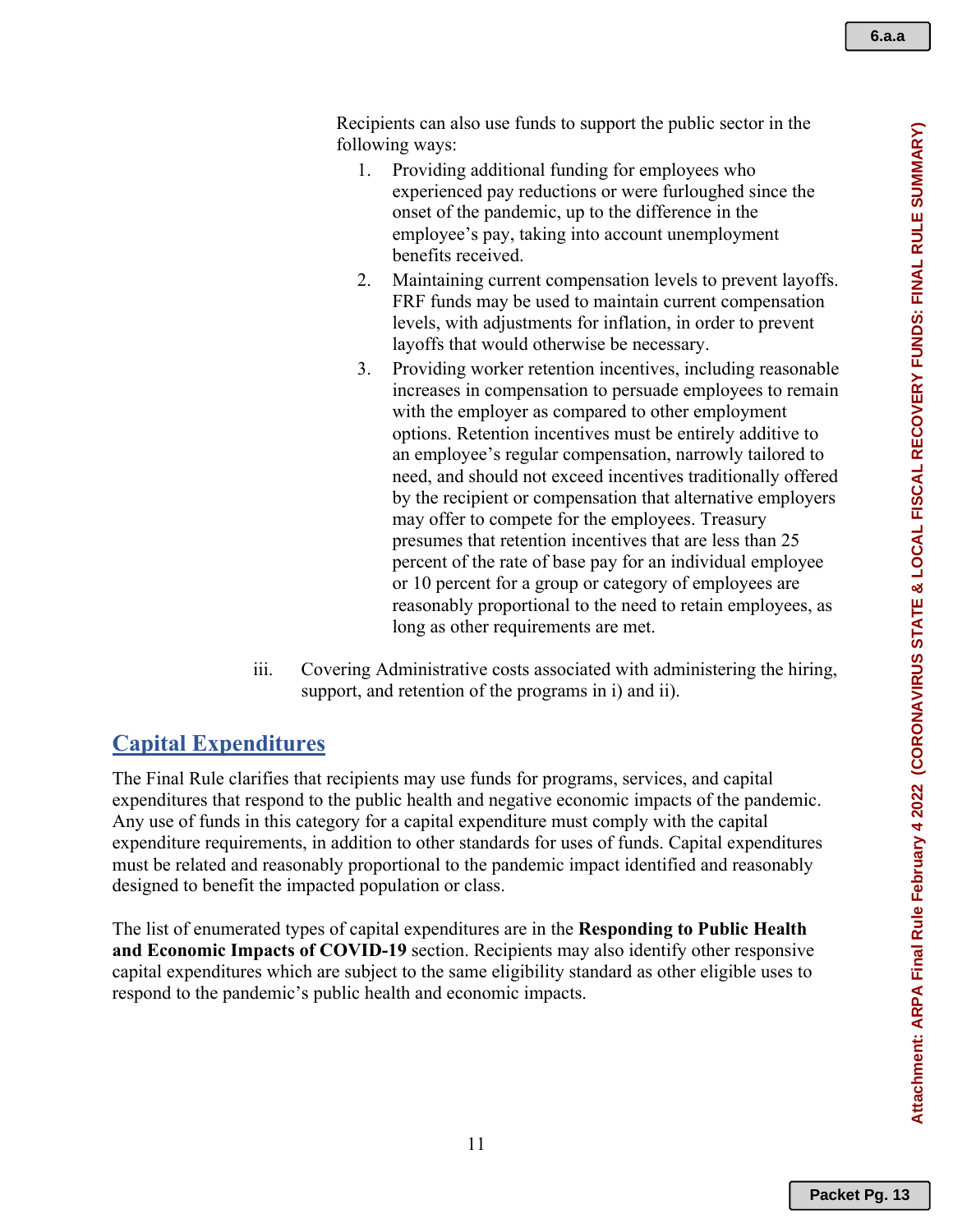| a.a |
|-----|
|     |

The following chart details which capital expenditures require recipients to submit written justification as part of regular reporting:

| If a project has total capital<br>expenditures of:                     | and the use is enumerated<br>by Treasury as eligible, then                                                                 | and the use is beyond those<br>enumerated by Treasury as<br>eligible, then                                  |
|------------------------------------------------------------------------|----------------------------------------------------------------------------------------------------------------------------|-------------------------------------------------------------------------------------------------------------|
| Less than \$1 million                                                  | No Written Justification<br>required                                                                                       | No Written Justification<br>Required                                                                        |
| Greater than or equal to \$1<br>million, but less than \$10<br>million | Written Justification required<br>but recipients are not required to<br>submit as part of regular<br>reporting to Treasury | Written Justification required<br>and recipients must submit as<br>part of regular reporting to<br>Treasury |
| \$10 million or more                                                   | Written Justification required<br>and recipients must submit as<br>part of regular reporting to<br>Treasury                | Written Justification required<br>and recipients must submit as<br>part of regular reporting to<br>Treasury |

### **1. A Written Justification includes:**

- a. Description of the harm or need to be addressed. Recipients should provide a description of the specific harm or need to be addressed and why the harm was exacerbated or caused by the public health emergency. Recipients may provide quantitative information on the extent and the type of harm, such as the number of individuals or entities affected.
- b. Explanation of why a capital expenditure is appropriate. For example, recipients should include an explanation of why existing equipment and facilities, or policy changes or additional funding to pertinent programs or services, would be inadequate.
- c. Comparison of proposed capital project against at least two alternative capital expenditures and demonstration of why the proposed capital expenditure is superior. Recipients should consider the effectiveness of the capital expenditure in addressing the harm identified and the expected total cost (including predevelopment costs) against at least two alternative capital expenditures.

### **2. Treasury presumes that the following capital projects are generally ineligible:**

- a. Construction of new correctional facilities as a response to an increase in rate of crime
- b. Construction of new congregate facilities to decrease spread of COVID-19 in the facility
- c. Construction of convention centers, stadiums, or other large capital projects intended for general economic development or to aid impacted industries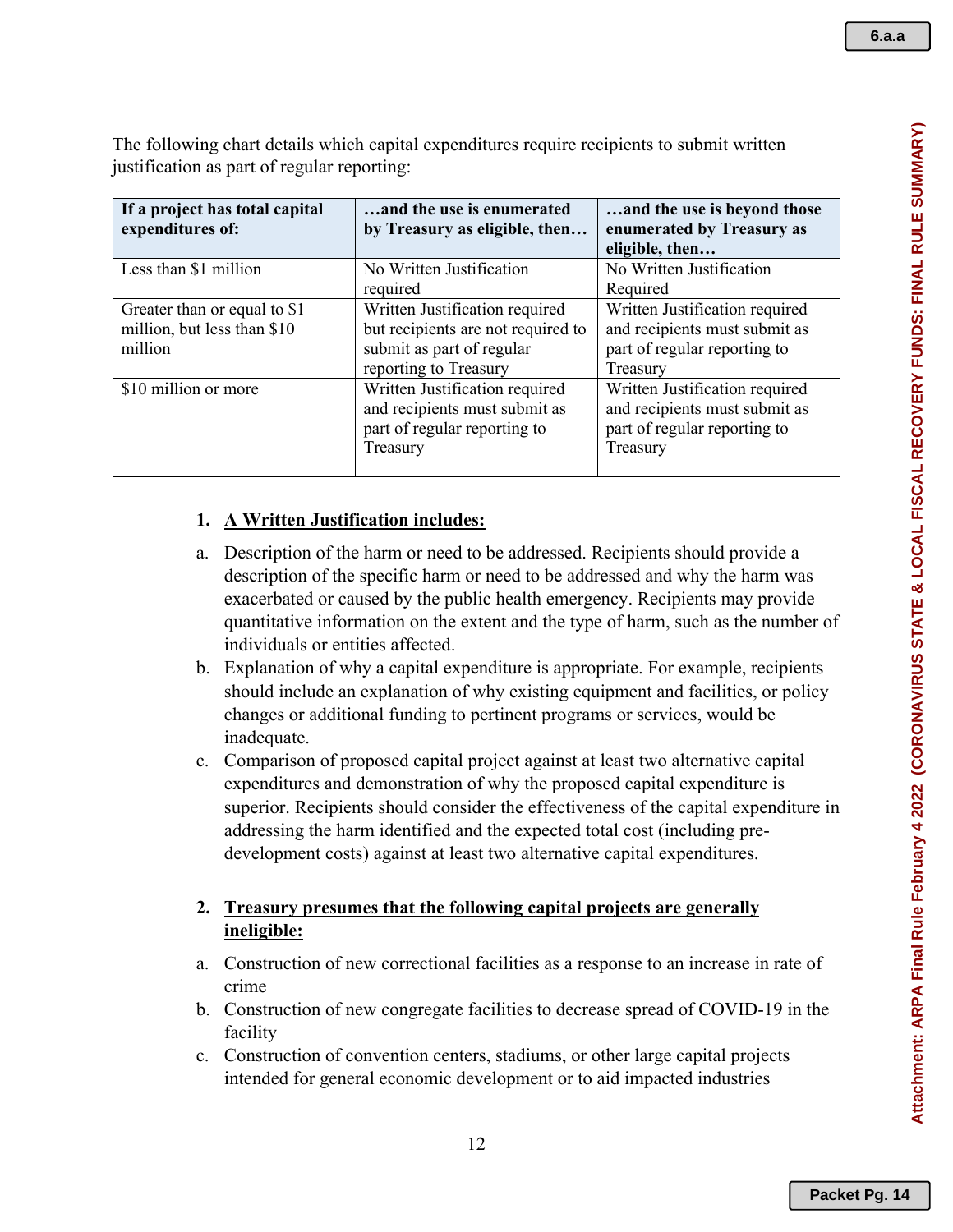## **Premium Pay**

The FRF Funds may be used to provide premium pay to eligible workers performing essential work during the pandemic. Premium pay may be awarded to eligible workers up to \$13 per hour. Premium pay may not exceed \$25,000 for any single worker during the program. Premium pay may be awarded in installments or lump sums (e.g., monthly, quarterly, etc.) and may be awarded to hourly, part-time, or salaried or non-hourly workers. Premium pay must be paid in addition to wages already received and may be paid retrospectively.

A recipient may not use FRF to merely reimburse itself for premium pay or hazard pay already received by the worker, and premium pay may not be paid to volunteers.

Recipients should undergo the following steps to provide premium pay to eligible workers.

- **1. Identify an "eligible" worker. Eligible workers include workers "needed to maintain continuity of operations of essential critical infrastructure sectors." These sectors and occupations are eligible:**
- a. Health care
- b. Emergency response
- c. Sanitation, disinfection & cleaning
- d. Maintenance
- e. Grocery stores, restaurants, food production, and food delivery
- f. Pharmacy
- g. Biomedical research
- h. Behavioral health
- i. Medical testing and diagnostics
- j. Home and community-based health care or assistance with activities of daily living
- k. Family or childcare
- l. Social services
- m. Public health
- n. Mortuary
- o. Critical clinical research, development, and testing necessary for COVID-19 response
- p. State, local, or Tribal government workforce
- q. Workers providing vital services to Tribes
- r. Educational, school nutrition, and other work required to operate a school facility
- s. Laundry
- t. Elections
- u. Solid waste or hazardous materials management, response, and cleanup
- v. Work requiring physical interaction with patients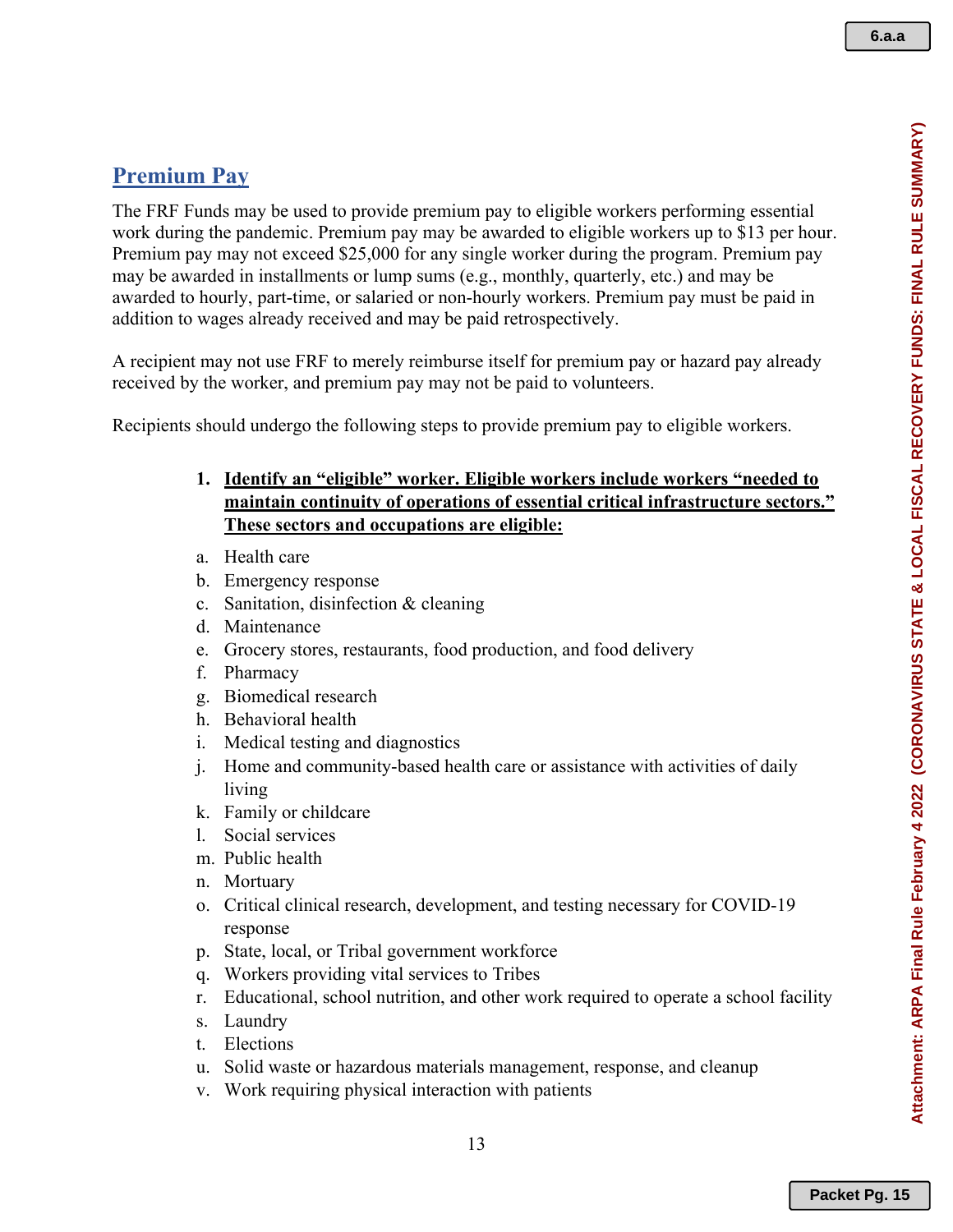- w. Dental care
- x. Transportation and warehousing
- y. Hotel and commercial lodging facilities that are used for COVID-19 mitigation and containment
- z. Note: in addition, the chief executive (or equivalent) of a recipient government may designate additional non-public sectors as critical so long as doing so is necessary to protecting the health and wellbeing of the residents of such jurisdictions.

### **2. Verify that the eligible worker performs "essential work," meaning work that:**

- a. Work that is not performed while teleworking from a residence; and
- b. Involves either:
	- i. Regular, in person interactions with patients, the public, or coworkers of the individual that is performing the work; or
	- ii. Regular physical handling of items that were handled by, or are to be handled by, patients, the public, or coworkers of the individual that is performing the work.
- **3. Confirm that the premium pay "responds to" workers performing essential work during the COVID-19 public health emergency. Workers may meet the definition of those who can receive premium pay without a written justification if they meet one of the following requirements:**
- a. Eligible worker receiving premium pay is earning (with the premium included) at or below 150 percent of their residing state or county's average annual wage for all occupations, as defined by the Bureau of Labor Statistics' Occupational Employment and Wage Statistics, whichever is higher, on an annual basis; or
- b. Eligible worker receiving premium pay is not exempt from the Fair Labor Standards Act overtime provisions.

If a worker does not meet either of the above requirements, the recipient must submit written justification to Treasury detailing how the premium pay is otherwise responsive to workers performing essential work during the public health emergency.

This may include a description of the essential worker's duties, health, or financial risks faced due to COVID-19, and why the recipient determined that the premium pay was responsive. Treasury anticipates that recipients will easily be able to satisfy the justification requirement for front-line workers, like nurses and hospital staff.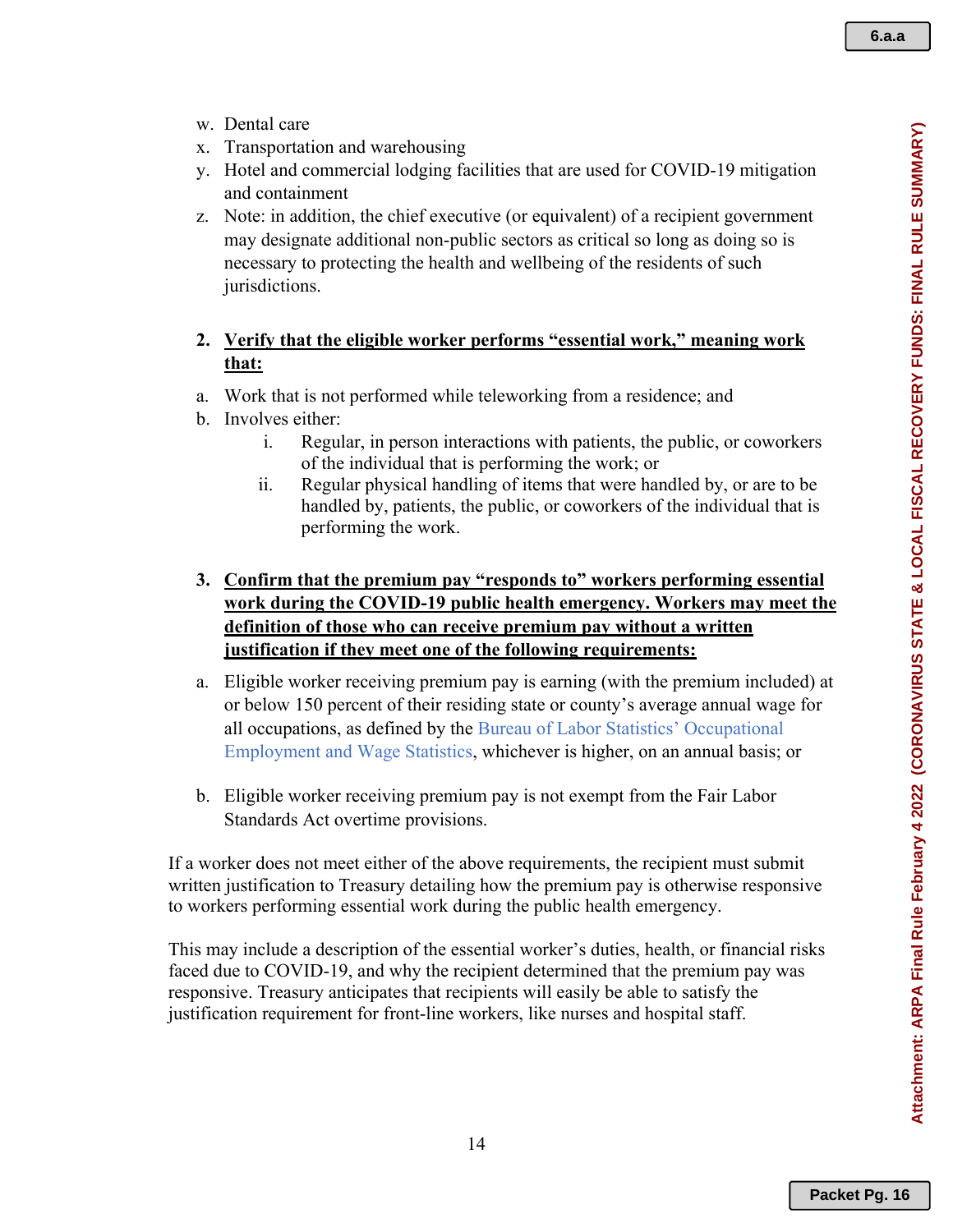# **INFRASTRUCTURE**

## **1. Water & Sewer**

- a. The following projects are eligible under the broadened Final Rule, if they are found to be "necessary".
	- i. Culvert repair, resizing, and removal, replacement of storm sewers, and additional types of stormwater infrastructure
	- ii. Infrastructure to improve access to safe drinking water for individuals served by residential wells, including testing initiatives, and treatment/remediation strategies that address contamination
	- iii. Dam and reservoir rehabilitation if primary purpose of dam or reservoir is for drinking water supply and project is necessary for provision of drinking water
	- iv. Broad set of lead remediation projects eligible under EPA grant programs authorized by the Water Infrastructure Improvements for the Nation (WIIN) Act, such as lead testing, installation of corrosion control treatment, lead service line replacement, as well as water quality testing, compliance monitoring, and remediation activities, including replacement of internal plumbing and faucets and fixtures in schools and childcare facilities

## **A "Necessary" investment in infrastructure must be:**

- i. responsive to an identified need to achieve or maintain an adequate minimum level of service, which may include a reasonable projection of increased need, whether due to population growth or otherwise,
- ii. a cost-effective means for meeting that need, taking into account available alternatives, and
- iii. for investments in infrastructure that supply drinking water in order to meet projected population growth, projected to be sustainable over its estimated useful life.
- b. Projects under the EPA's Clean Water State Revolving Fund (CWSRF) and Drinking Water State Revolving Fund (DWSRF) are generally presumed to be necessary investments.
	- i. Eligible projects under the CWSRF, and the Final Rule, include:
		- 1. Construction of publicly owned treatment works
		- 2. Projects pursuant to implementation of a nonpoint source pollution management program established under the Clean Water Act (CWA)
		- 3. Decentralized wastewater treatment systems that treat municipal wastewater or domestic sewage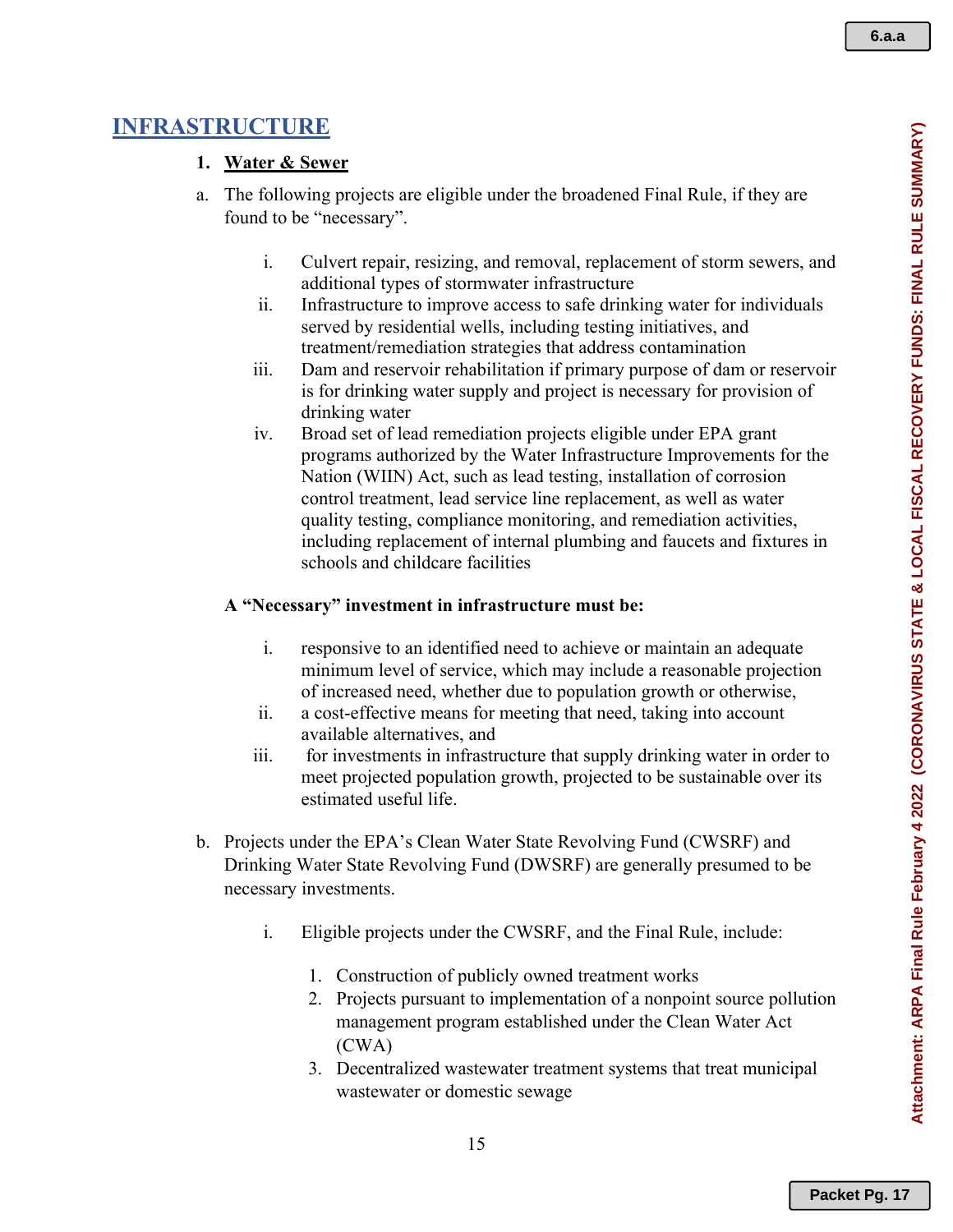- 4. Management and treatment of stormwater or subsurface drainage water
- 5. Water conservation, efficiency, or reuse measures
- 6. Development and implementation of a conservation and management plan under the CWA
- 7. Watershed projects meeting the criteria set forth in the CWA
- 8. Energy consumption reduction for publicly owned treatment works
- 9. Reuse or recycling of wastewater, stormwater, or subsurface drainage water
- 10. Security of publicly owned treatment works
- ii. Eligible drinking water projects under the DWSRF, and the Final Rule, include:
	- 1. Facilities to improve drinking water quality
	- 2. Transmission and distribution, including improvements of water pressure or prevention of contamination in infrastructure and lead service line replacements
	- 3. New sources to replace contaminated drinking water or increase drought resilience, including aquifer storage and recovery system for water storage
	- 4. Green infrastructure, including green roofs, rainwater harvesting collection, permeable pavement
	- 5. Storage of drinking water, such as to prevent contaminants or equalize water demands
	- 6. Purchase of water systems and interconnection of systems
	- 7. New community water systems

#### **2. Broadband Infrastructure**

- a. Recipients should adhere to the following requirements when designing a broadband infrastructure project:
	- i. Identify an eligible area for investment. Recipients are encouraged to prioritize projects that are designed to serve locations without access to reliable wireline 100/20 Mbps broadband service (meaning service that reliably provides 100 Mbps download speed and 20 Mbps upload speed through a wireline connection), but are broadly able to invest in projects designed to provide service to locations with an identified need for additional broadband investment. Recipients have broad flexibility to define need in their community. Examples of need could include:
		- 1. Lack of access to a reliable high-speed broadband connection
		- 2. Lack of affordable broadband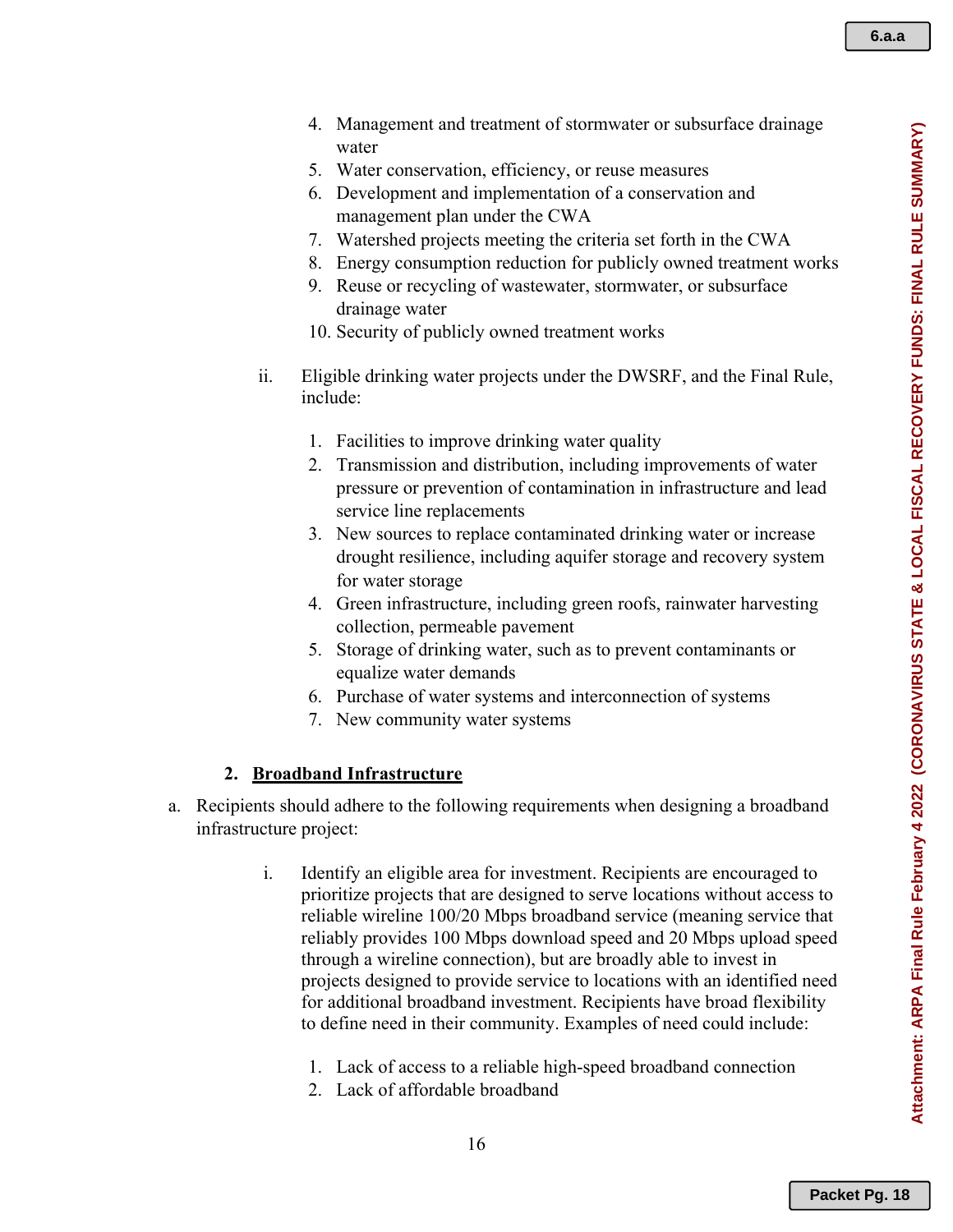Attachment: ARPA Final Rule February 4 2022 (CORONAVIRUS STATE & LOCAL FISCAL RECOVERY FUNDS: FINAL RULE SUMMARY) **Attachment: ARPA Final Rule February 4 2022 (CORONAVIRUS STATE & LOCAL FISCAL RECOVERY FUNDS: FINAL RULE SUMMARY)**

3. Lack of reliable service

If recipients are considering deploying broadband to locations where there are existing and enforceable federal or state funding commitments for reliable service of at least 100/20 Mbps, recipients must ensure that FRF funds are designed to address an identified need for additional broadband investment that is not met by existing federal or state funding commitments. Recipients must also ensure that FRF funds will not be used for costs that will be reimbursed by the other federal or state funding streams.

ii. Design project to meet high-speed technical standards. Recipients are required to design projects to, upon completion, reliably meet or exceed symmetrical 100 Mbps download and upload speeds. In cases where it is not practicable, because of the excessive cost of the project or geography or topography of the area to be served by the project, eligible projects may be designed to reliably meet or exceed 100/20 Mbps and be scalable to a minimum of symmetrical 100 Mbps download and upload speeds.

Treasury encourages recipients to prioritize investments in fiber-optic infrastructure wherever feasible and to focus on projects that will achieve last-mile connections. Further, Treasury encourages recipients to prioritize support for broadband networks owned, operated by, or affiliated with local governments, nonprofits, and co-operatives.

- iii. Require enrollment in a low-income subsidy program. Recipients must require the service provider for a broadband project that provides service to households to either:
	- 1. Participate in the FCC's Affordable Connectivity Program (ACP)
	- 2. Provide access to a broad-based affordability program to lowincome consumers that provides benefits commensurate to ACP

Treasury encourages broadband services to also include at least one low-cost option offered without data usage caps at speeds sufficient for a household with multiple users to simultaneously telework and engage in remote learning. Recipients are also encouraged to consult with the community on affordability needs.